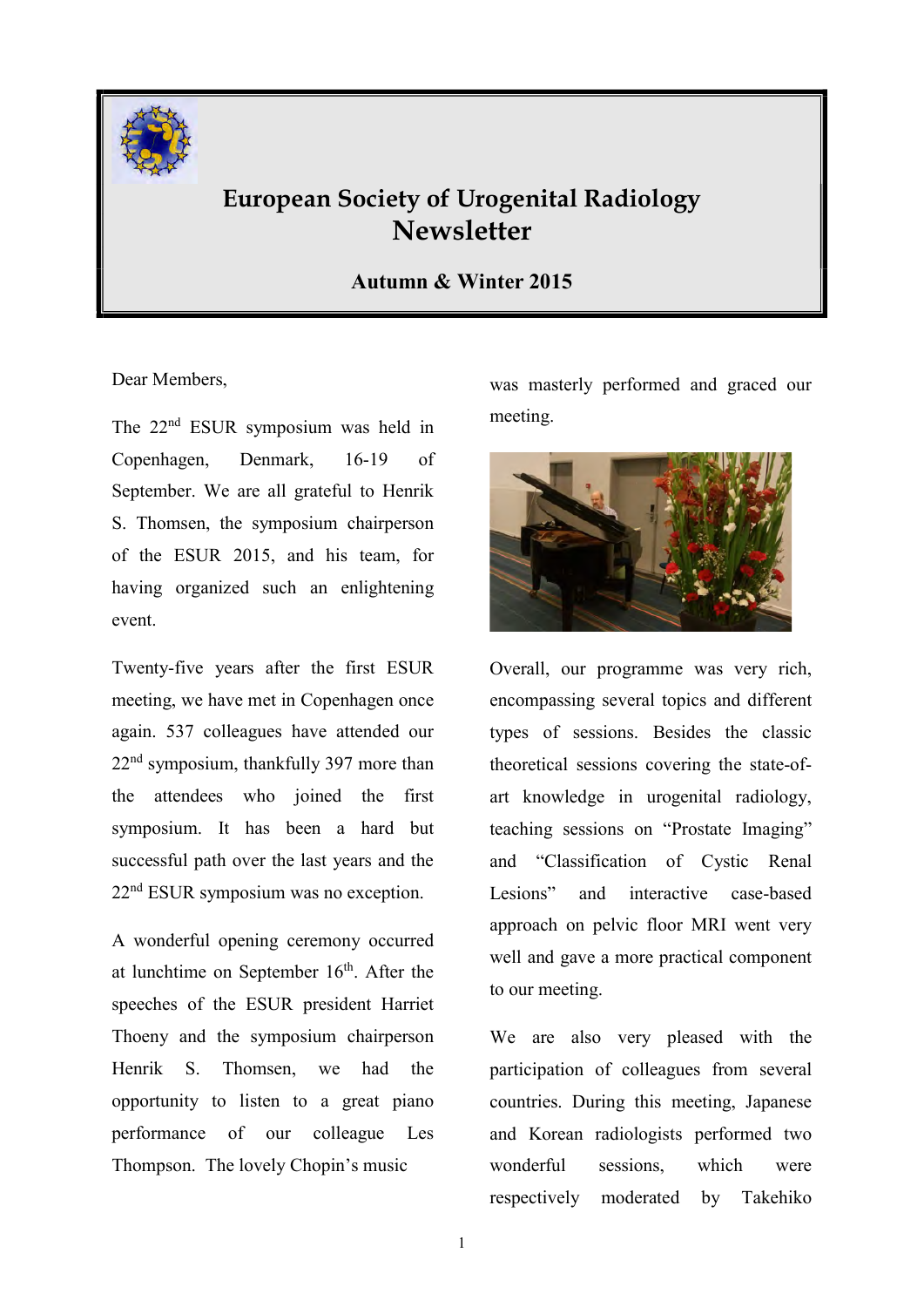Gokan (Showa, Japan) and Seung Hyup Kim & Chan Kyo Kim (Seoul, Republic of Korea).

Free communications were organized in four very interesting sessions. We would like to highlight and present the winners. The winner of the "Best Oral Presentation" is Maka Kekelidze for "Are we ready for functional MRI application in prostate cancer extra-capsular extension (ECE)? Additional role of diffusion tensor tractography (DTT)" with honorable mentions for Benjamin Mervak for "Cost attributable to oral 13-hour inpatient corticosteroid prophylaxis prior to contrast-enhanced computer tomography", Pieter De Visschere "MpMRI-Histopathologic correlation of normal, benign and malignant conditions of the prostate" and Vanessa Acosta Ruiz "Retrospective comparison between renal tumors treated with radio frequency ablation and laparoscopic partial nephrectomy - theatre time, hospital admission, complications and treatment results" (the latter two were ex aequo for third place), which were awarded during the Film Reading Session by our president Harriet Thoeny.

Michel Claudon and Lorenzo Derchi organized the Film Reading Session, showing us some daunting cases and historical topics.

The working groups met in parallel and prepared their action plans, particularly regarding specific topic guidelines.

The social program was brilliantly organized starting with the Welcome Reception at City Hall that allowed all the members to spend a great time together in an elegant atmosphere, ideal as an "icebreaking" opening ceremony.



The ESUR member's dinner was held at the Restaurant Grøften in the Tivoli Gardens. It was attended by 170 colleagues and as usual it was a great success in an incredible environment.



Two days later, the Gala dinner was the cherry on the social cake.

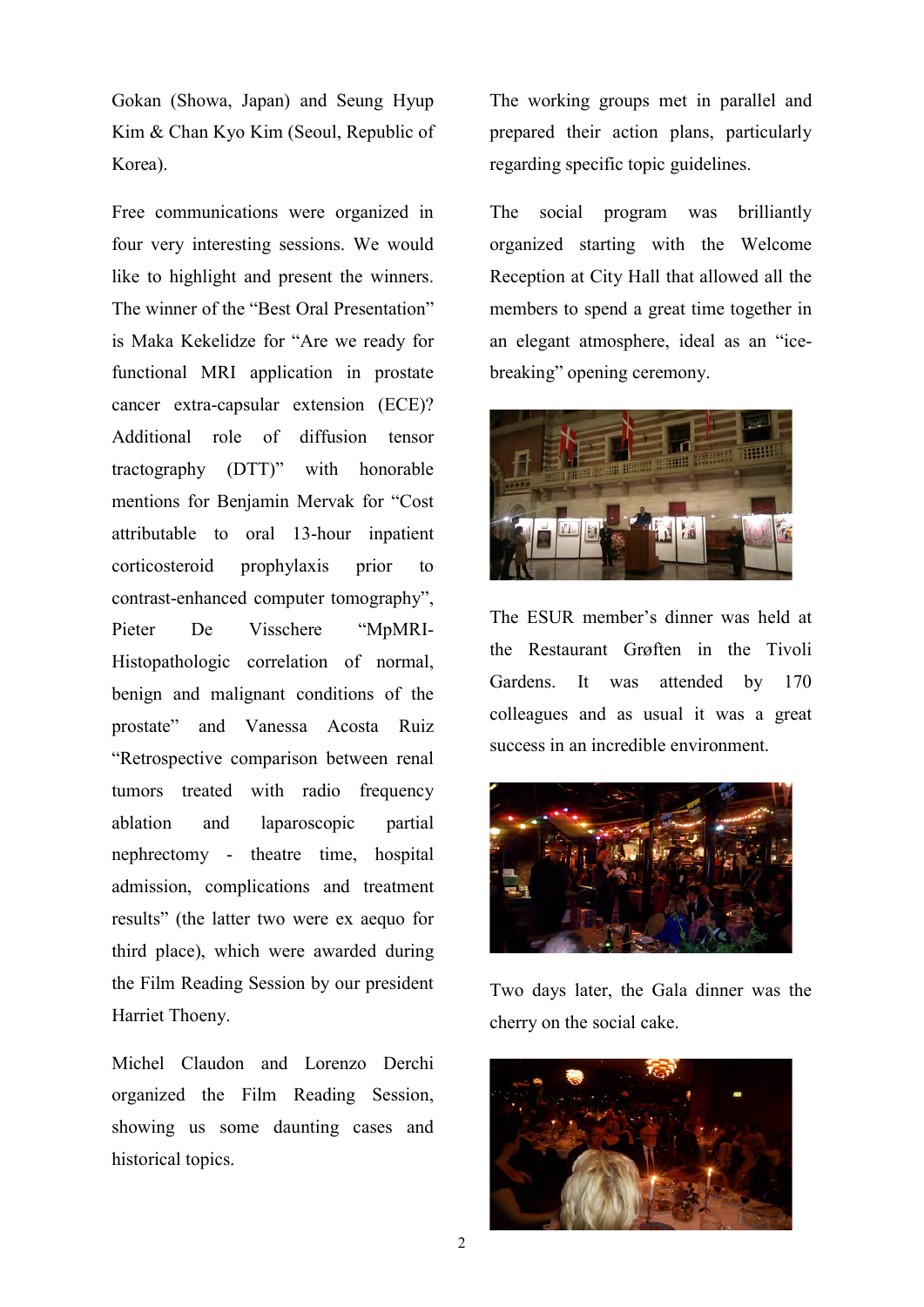Thank you so much dear Henrik!

#### Future Symposia of the Society

#### ESUR Symposium 2016

The ESUR symposium 2016 will be held in Bordeaux, France, September 15-18 and Nicolas Grenier is the symposium chairperson. Further information will follow in due course.

#### Renal Course on Functional MRI

October 26-28, 2015 a course with the title "Functional MRI for renal parenchymal disease: Ready for clinical practice?" will be held in Bordeaux, France.

## Prostate MRI –  $6<sup>th</sup>$  ESUR Teaching Course

The 6<sup>th</sup> ESUR Teaching Course on Prostate MRI will take place in Berlin, Germany, June 10-11, 2016.

#### ESUR Testicular Imaging Course

The ESUR Scrotal Imaging working group course will be organized in Florence, Italy, November 3-5, 2016. It will focus on the multimodality imaging approach to penile and scrotal pathologies.

#### Cooperation ESGAR/ESUR

A joint session took place on Friday, September  $18<sup>th</sup>$  in Copenhagen. The topic was "Management of Incidental Findings", moderated by Harriet Thoeny. Raymond Oyen and Teresa Margarida Cunha from

the ESUR and Celso Matos and Luis Martí-Bonmatí from the ESGAR gave very interesting lectures.



#### Cooperation with the SAR

The SAR (Society of Abdominal Radiology) guest lecture with the topic "History of Uroradiology" was held via teleconference by Deborah Baumgarten from Atlanta, USA, as she was unfortunately unable to join us in person.

#### Cooperation with the ASAR

At the previous congress of the ASAR (Asian Society of Abdominal Radiology), the 5<sup>th</sup> ACAR, which took place in Hamamatsu, June 19-20, 2015, Harriet Thoeny and Michel Claudon gave two Honorary ESUR lectures.

This time, Hiromu Moru (Oita, Japan) presented the ASAR Guest Lecture on "High Retroperitoneum: border protection between right pancreatoduodenal space and perirenal space" shading new light in retroperitoneal anatomy.